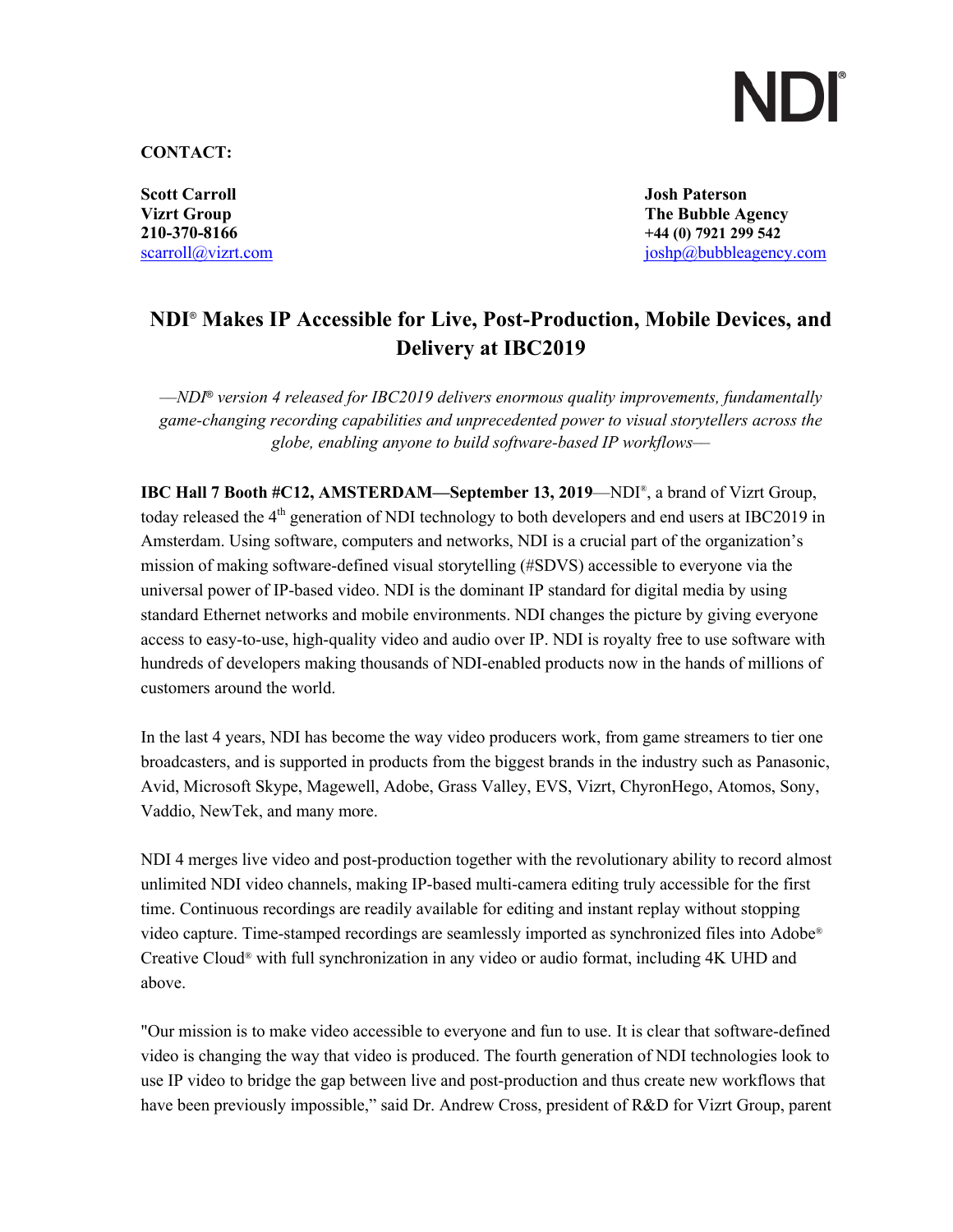brand of NDI. "With billions of devices worldwide, it should be clear that the mobile devices which connect the world today will play a huge role in the future of video production, which is why we are pushing NDI technology to seamlessly work on these devices making many already operate as wireless, high quality 4K cameras."

With NDI 4 is a new tool that utilizes high-bandwidth NDI over a WiFi connection in resolutions up to 4K UHD, from an iOS-based mobile device. The aspect ratio, frame rate and resolution independent nature of NDI not only enables the use of mobile devices as sources but permits other NDI-enabled systems including production switchers to deliver content ready for viewing on mobile devices.

"At Kanal 75, we may be the largest deployer of NDI in the world with several hundreds of video sources on our network at any given time that we can use in nearly any way we want. We can do things once thought impossible and it allows us to think in new creative ways of what is possible," said Stefan Hammarlund, CTO at Kanal 75. "We're very excited about NDI 4 and its new features which are significant. We hope these latest features will take us to the next level."

"NDI has given us the opportunity to explore and utilize new, cost-effective production methods," said Birger Henriksen, Solutions Architect for TV2 in Norway. "We are optimistic for the future of NDI and expect that continuous development of the protocol will allow us to utilize NDI in even more productions going forward."

NDI 4 boasts increased efficiencies across many areas that include improvements in video quality without an increase in bitrate. Other great additions impact discovery, transport, tools, and a major leap in media acquisition, capture, and recording.

NDI version 4 extends NDI significantly to allow:

- High quality video, with support for alpha channel and a full 16bit data path. Fully resolution and frame-rate independent, with full support for UHD and beyond
- Full support for audio, with support for more than 64 channels of floating point audio, at all sample-rates
- Support for extensible meta-data and time-stamps
- Fully integrated high efficiency integrated audio and video codecs allowing use within remote and wireless environments
- Support for plug-and-play device discovery or the use of a discovery server
- Unicast and multicast support, allowing use on local networks or cloud environments. Multipath modes allow bandwidth to be spread across parallel network connections